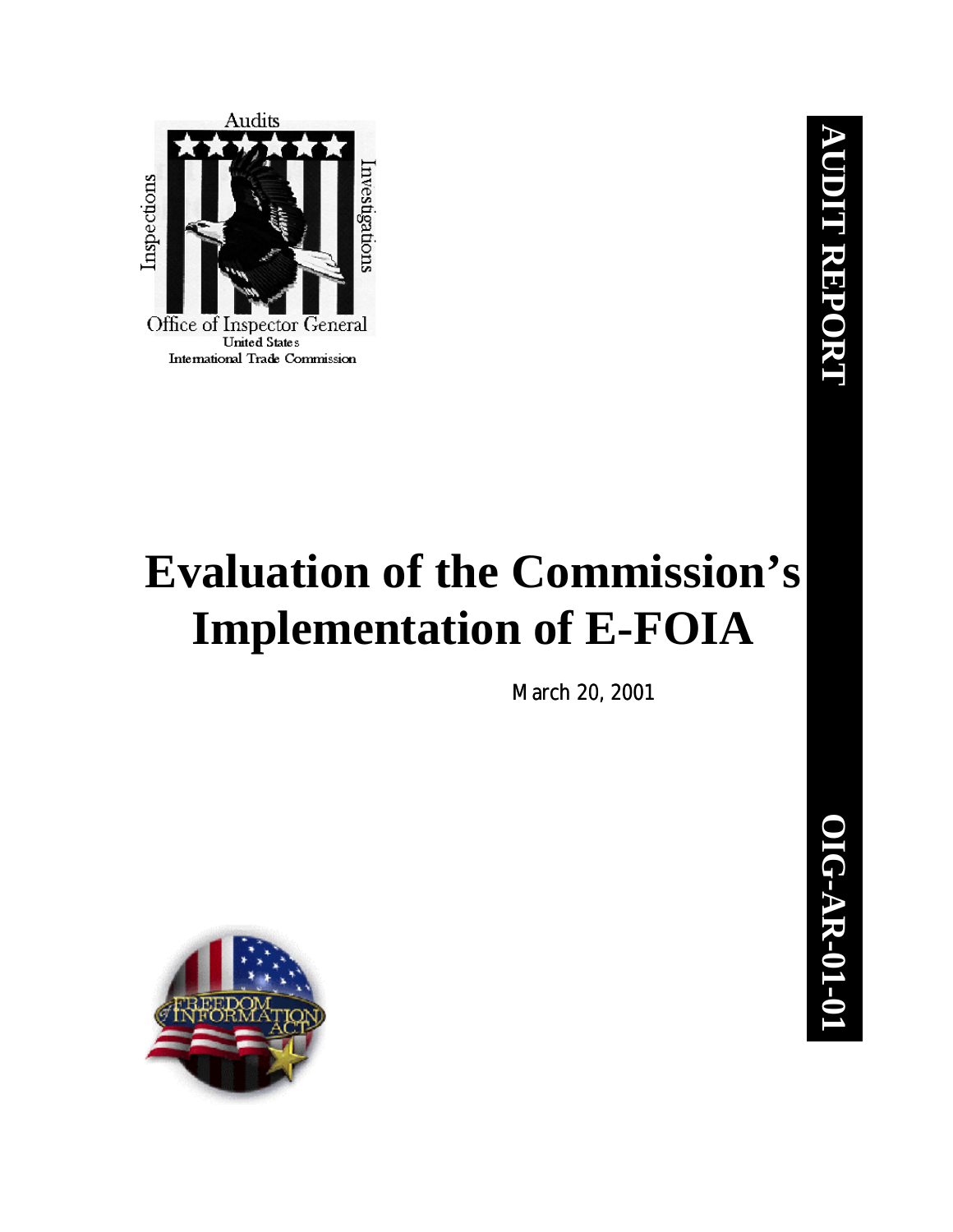March 20, 2001

#### TO: THE COMMISSION

We hereby submit Audit Report No. OIG-AR-01-01, *Evaluation of the Commission's Implementation of E-FOIA*, for the Commission's implementation of our recommendations.

The Freedom of Information Act (FOIA) was enacted in 1966 to provide the public with greater access to information from the Federal Government. The Electronic Freedom of Information Act Amendments of 1996 (E-FOIA) amended FOIA to provide greater access to Federal Government information through electronic means.

The objective of this audit was to evaluate the Commission's implementation of E-FOIA and to identify any areas for improvement of the Commission's processes consistent with the intent of E-FOIA. To accomplish this objective, we analyzed Commission procedures for processing FOIA requests and developing annual reports and compared them to requirements of the FOIA to determine the adequacy of those procedures. We also determined Commission compliance with FOIA provisions to "currently publish" in the Federal Register basic information on its activities. We also reviewed the contents of the electronic reading room and compared that to information requested in FOIA requests and a listing of USITC Directives and publications. In addition, we identified and reviewed prior audit coverage of the implementation of the FOIA.

We found that the Commission was in general compliance with FOIA as amended by E-FOIA.

We made several recommendations to improve the Commission's E-FOIA program. These recommendations dealt with publication of more details on information available electronically from the Commission, improved processing of FOIA requests, better accounting and reporting of FOIA requests, and establishment of a capability for online filing and acceptance of FOIA requests.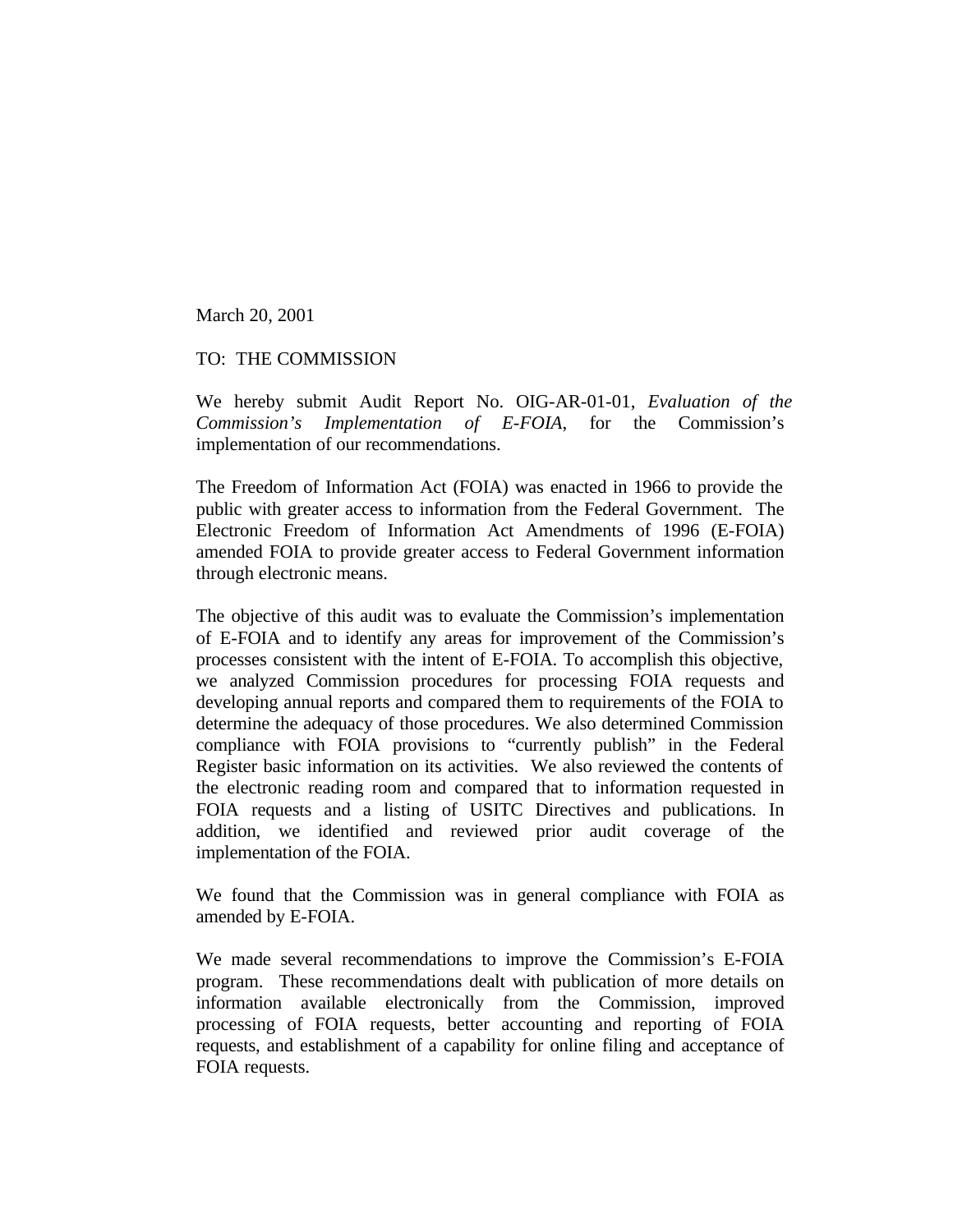We held an exit conference on January 30, 2001, with representatives from the Offices of the Secretary, Administration, and General Counsel. Comments received at the exit conference have been incorporated in our report, as appropriate. On February 27 and March 2, 2001, respectively, the General Counsel and the Deputy Secretary provided plans to implement the recommendations contained in this report. Those plans were approved by the Chairman and are attached to this report as Appendix B.

Dev Jagadesan **Acting Inspector General**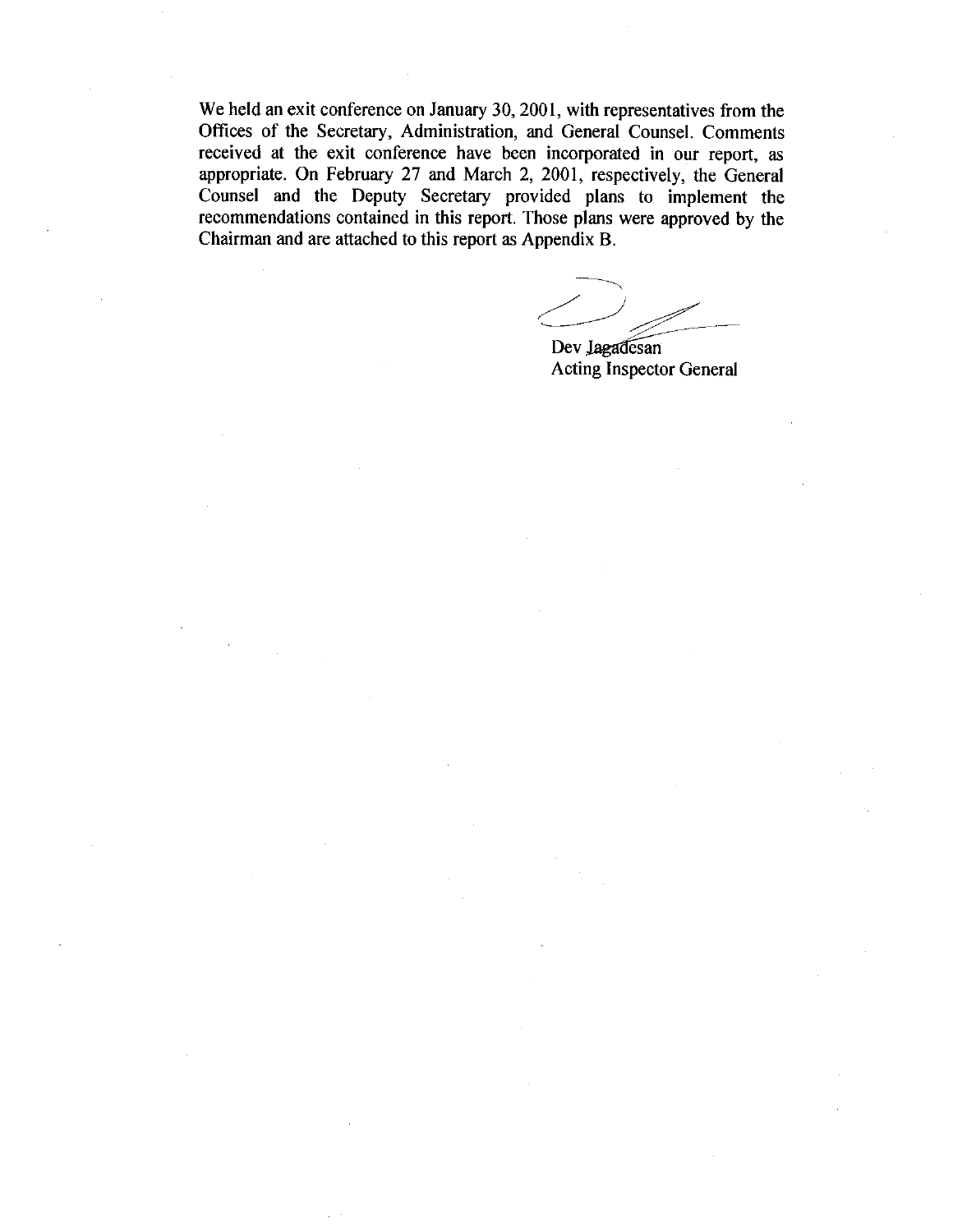**OIG-AR-01-01**

# **Audit Report No. OIG-AR-01-01**

# **EVALUATION**

## **OF THE**

# **COMMISSION**=**S E-FOIA**

# **March 20, 2001**

**Office of Inspector General** U.S. International Trade Commission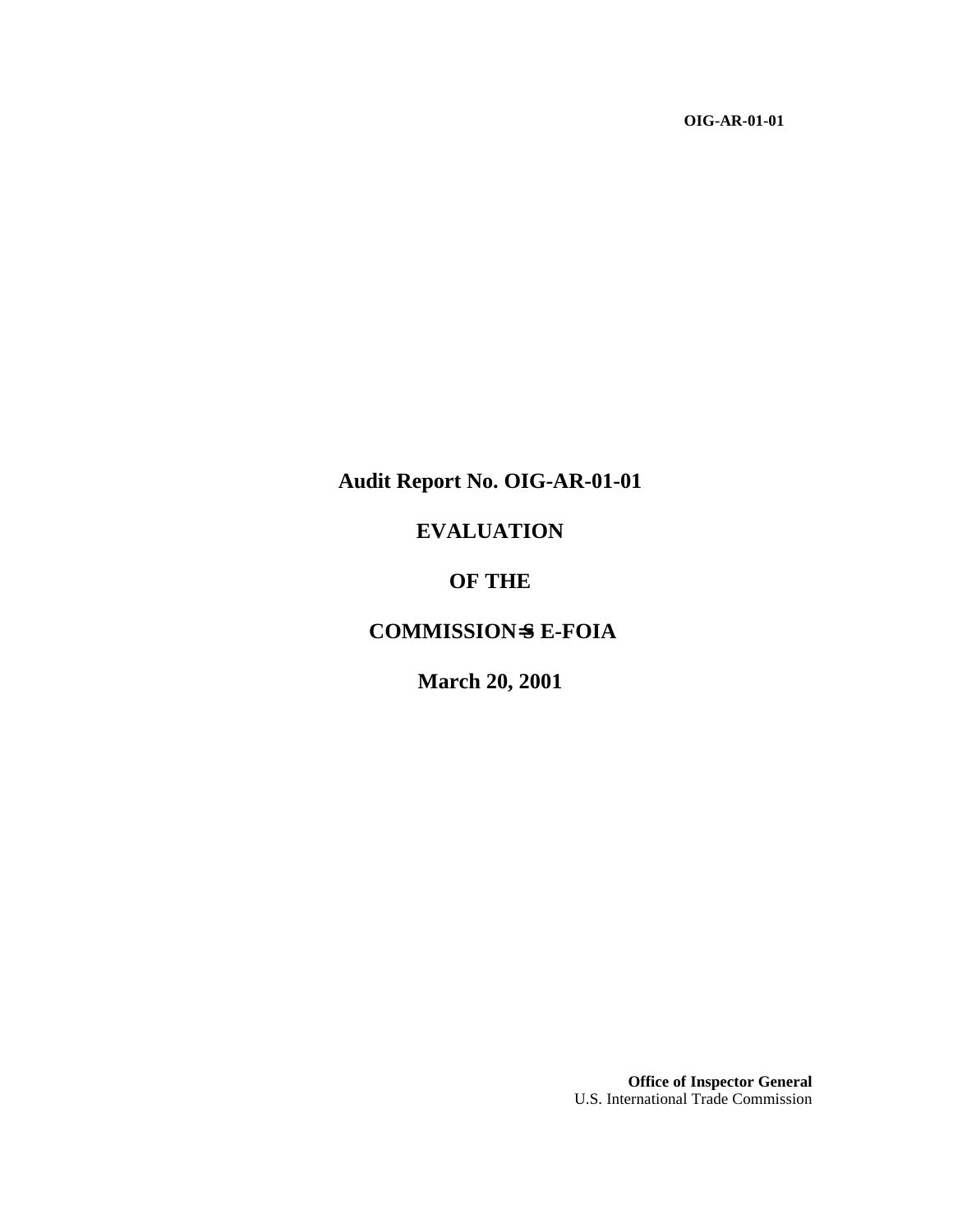#### **TABLE OF CONTENTS**

#### **PAGE**

| Appendix A - E-FOIA Requirements and Commission Compliance |  |  |  |  |
|------------------------------------------------------------|--|--|--|--|
|                                                            |  |  |  |  |

Appendix B – Memoranda from the Secretary to the Commission, dated March 2, 2001 (SE-Y-004) and General Counsel, dated February 27, 2001 (GC-Y-059) to the Chairman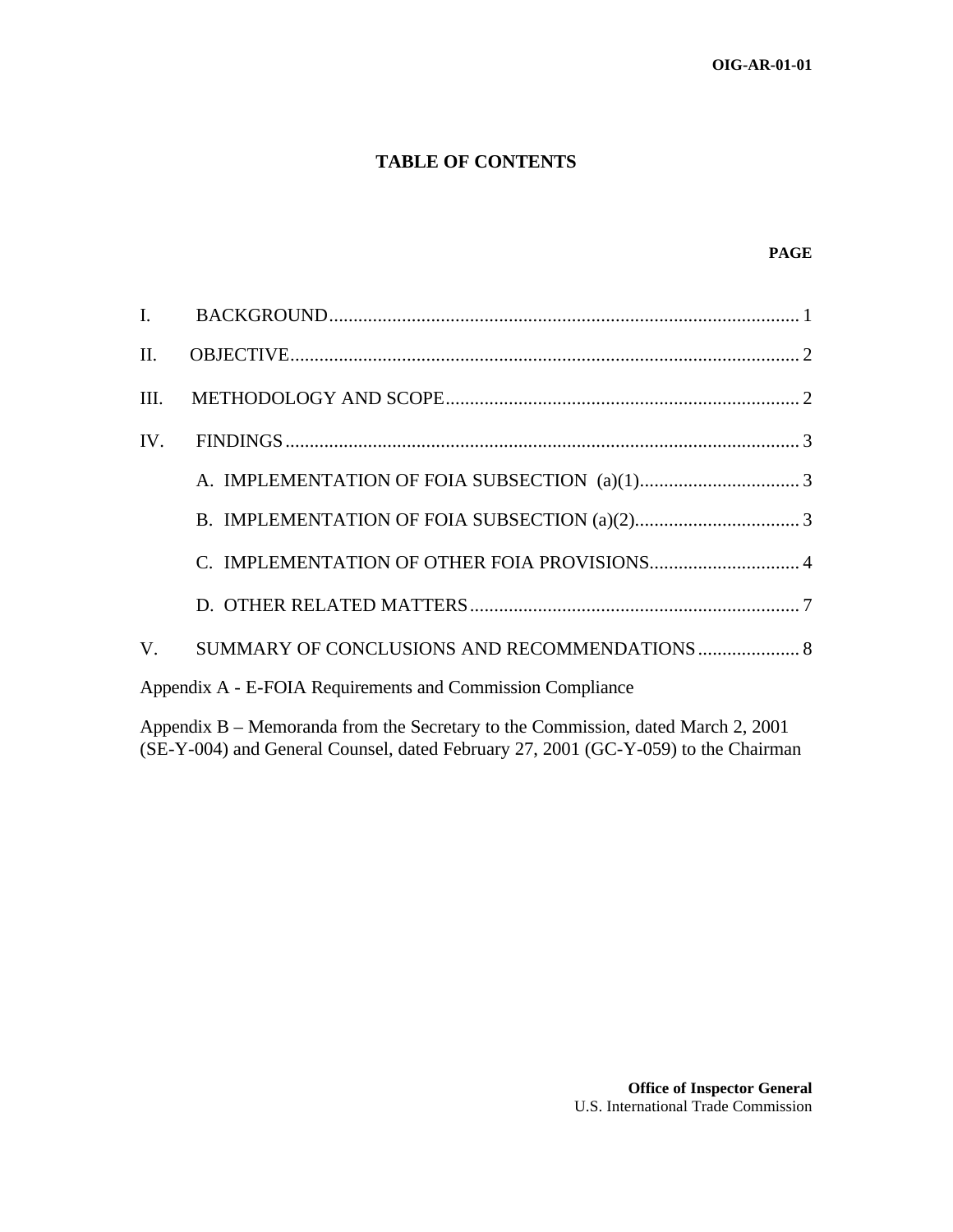#### **I. BACKGROUND**

The U.S. International Trade Commission (Commission) is an independent, quasi-judicial federal agency that provides trade expertise to both the legislative and executive branches of the government. The Commission determines the impact of imports on U.S. industries, and directs action against certain unfair trade practices, such as dumping of foreign products in U.S. markets, excess subsidies of foreign products, and infringement by foreign entities on U.S. intellectual property rights. Commission analysts and economists investigate and publish reports on U.S. industries and the global trends that affect them.

The Freedom of Information Act (the FOIA) 5 U.S.C. 552, was enacted in 1966 (Public Law 89-554) to require agencies of the Federal Government to make agency information available to the public, subject to specified exemptions, for any purpose. The FOIA required federal agencies to make certain information on agency rules, opinions, orders, records, and proceedings, available to the public for public inspection and copying. Subsections (SS) (a) (1) through (a) (3) of the FOIA contain three information disclosure provisions. SS (a) (1) requires disclosure in the Federal Register of basic information regarding the transaction of agency business. SS (a) (2) requires that certain types of records be available for public inspection and copying, commonly referred to as the "reading room" requirement. SS (a) (3) provides that all records not available under SS  $(a)(1)$  or  $(a)(2)$  or exempt from mandatory disclosure, or excluded from disclosure, are subject to disclosure upon an agency's receipt of a proper FOIA request from any person. SS  $(a)(1)$  and  $(a)(2)$  are commonly referred to as the "affirmative disclosure" provisions of the FOIA.

The FOIA was amended by Public Law 104-231, popularly known as the "Electronic Freedom of Information Act Amendments of 1996" (E-FOIA). The amendment required agencies to: (1) Make all SS (a)(2) (reading room) records created on or after November 1, 1996 available electronically by November 1, 1997; (2) Establish a new reading room category of records; (3) Submit reports annually covering the preceding fiscal year; (4) Prepare and make publicly available upon request, reference material or a guide for requesting records or information from the agency; (5) Promulgate regulations for expedited processing of requests; and (6) Ensure that regulations provide for notice of determination to provide expedited processing within 10 days. In addition, E-FOIA defined a record to include an electronic format.

The Department of Justice has established the Office of Information and Privacy to advise federal offices on the interpretation and implementation of FOIA. The Office provides counseling services, publishes a quarterly newsletter on FOIA matters, publishes an index of FOIA cases, issues policy memoranda on major FOIA cases, and issues policy memorandums on major FOIA issues.

The General Accounting Office (GAO) in "Freedom of Information Act- Noncompliance With Affirmative Disclosure Provisions" GAO/GGD-86-68, April 1986, reported that 14 of 25 agencies reviewed had not fully complied with FOIA (a)(1) requirements and 15 of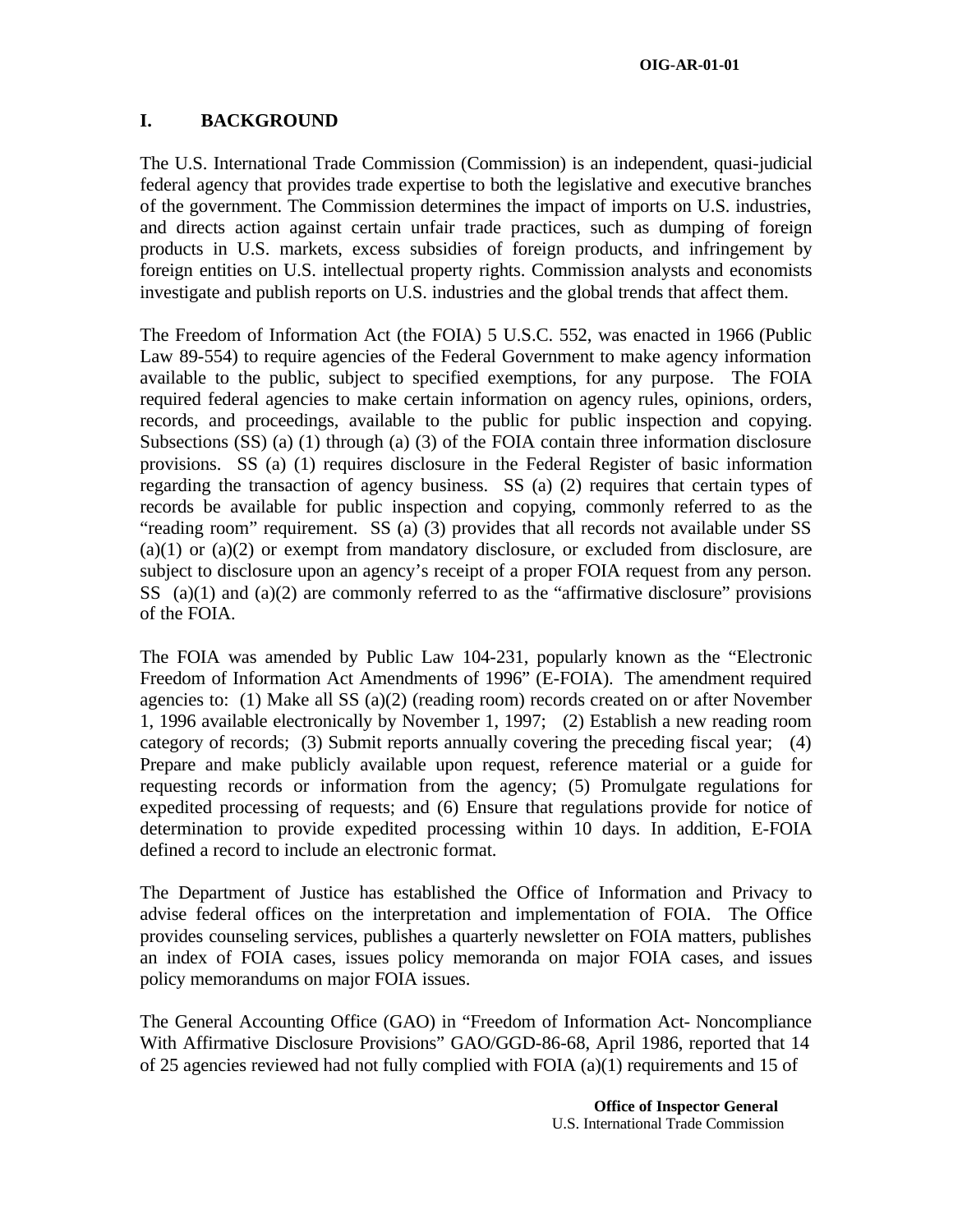25 had not complied with FOIA (a)(2) provisions. The audit was conducted at the request of the Chairman, House Subcommittee on Government Information, Justice, and Agriculture, Committee on Government Operations. The Commission was not one of the 25 agencies reviewed by GAO.

#### **II. OBJECTIVE**

The objective of the audit was to evaluate the Commission's implementation of E-FOIA in compliance with existing and amended laws, regulations, and directives governing the availability to the public of Commission records, and to identify areas for improving Commission processes.

#### **III. METHODOLOGY AND SCOPE**

We engaged Leon Snead & Company, P.C. to assist in conducting this audit.

We conducted the audit from October 17, 2000 through January 11, 2001 at the Commission's facility in Washington D.C. We interviewed Commission officials who were responsible for managing and processing FOIA requests and for reporting results of the Commission's FOIA program to the Department of Justice in the annual report. We also discussed FOIA policy issues with officials from the Office of Information and Privacy, Department of Justice.

We analyzed Commission procedures for processing FOIA requests and developing annual reports and compared them to requirements of the FOIA to determine the adequacy of those procedures. We reviewed FOIA request case files received during FY1998 through FY2000 to determine the date the request was received, date of response to requester, status of release of information, exemptions claimed, fees charged, the subject of the request, the general condition of the files and whether or not established procedures were followed.

We determined Commission compliance with FOIA provisions to "currently publish" in the Federal Register basic information on its activities. We also reviewed the contents of the electronic reading room and compared that to information requested in FOIA requests and a listing of USITC Directives and publications. In addition, we identified and reviewed prior audit coverage of the implementation of the FOIA.

We conducted the audit in accordance with *Government Auditing Standards*., 1994 version, as revised, promulgated by the Comptroller General of the United States.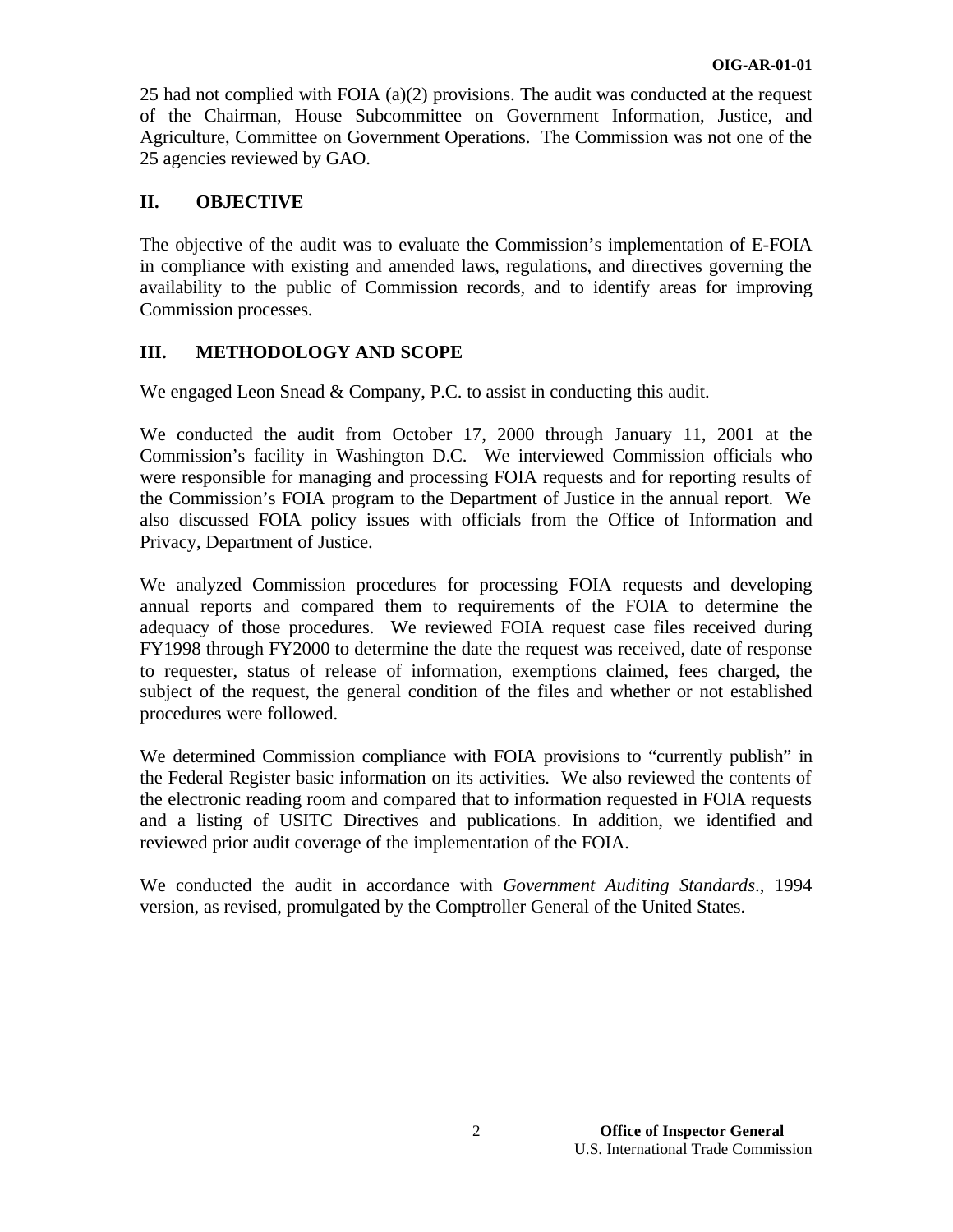#### **IV. FINDINGS**

#### **A. IMPLEMENTATION OF FOIA SUBSECTION (a)(1)**

Subsection  $(a)(1)$  requires that each agency shall separately state and currently publish in the Federal Register descriptions of its organization, the procedures to be used to obtain information, procedures established to accomplish agency functions, and regulations adopted as authorized by law. The Office of Information and Privacy of the Department of Justice has issued guidance on publication requirements because of uncertainty with the term "currently publish" used in the FOIA.

The guidance contained in "The Automatic Disclosure Provisions of FOIA: Subsections (a)(1)  $\&(a)(2)$ " states that agencies should publish Subsection (a)(1) information in the Federal Register at least quarterly. Officials from the Office of Information and Privacy told us that agencies with no field offices or major separate departments and processing a limited number of FOIA requests could publish on a semi-annual or annual basis unless the required information changed significantly.

Our review of material published by the Commission in the Federal Register showed that several articles were published addressing FOIA. However, the articles were published on an irregular basis and did not always include the information required by FOIA Subsection (a)(1). Publication of the notices in the Federal Register annually will bring USITC into compliance with FOIA and support the concept of government openness and accountability underlying the FOIA. In addition, the inclusion of procedures for accessing materials available electronically may result in fewer formal written FOIA requests.

**Recommendation 1** *We recommend that the Office of the Secretary publish information required by FOIA Subsection (a)(1) in the Federal Register annually. Information on the availability of the web site and its contents should be included.* 

#### **B. IMPLEMENTATION OF FOIA SUBSECTION (a)(2)**

Subsection (a) $(2)$  requires agencies to make certain materials available for public inspection and copying unless the materials are promptly published and copies offered for sale. The materials to be made available include final opinions and orders made in the adjudication of cases, statements of policy and interpretation adopted by the agency but not published in the Federal Register, and administrative staff manuals and instructions to staff that pertain to the public. This is popularly called the reading room requirement.

The E-FOIA amendment created a fourth category of record by establishing a requirement that those records that were requested and released under Subsection (a)(3) (discussed in the section below), be made available in reading rooms if the records are likely to become subject to subsequent requests. The E-FOIA also requires agencies to make reading room records created after November 1, 1996 available by electronic means.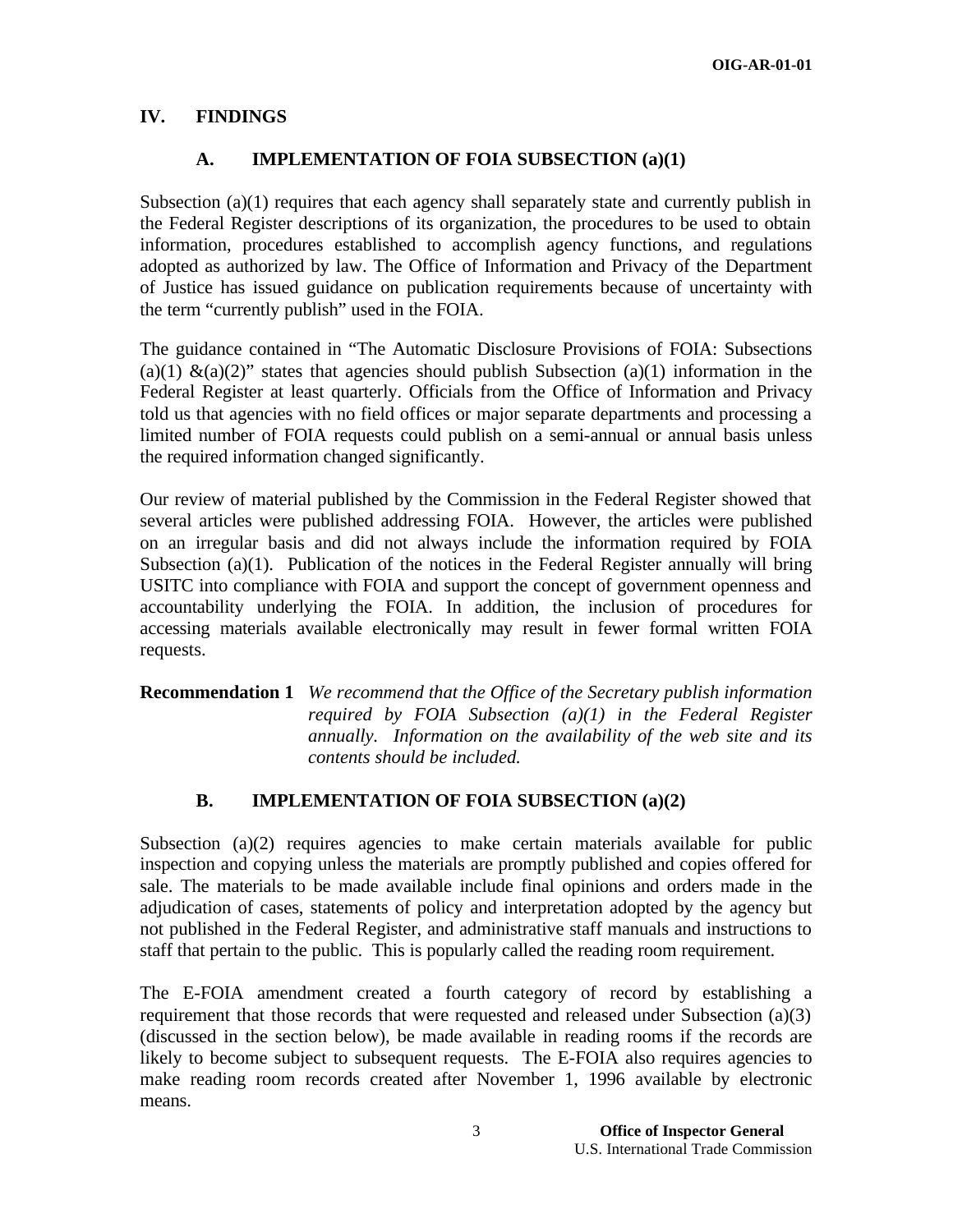#### **The Commission's Reading Room Records**

Information that E-FOIA requires to be electronically published is contained on the Commission's web site, which serves as an electronic reading room. A review of FOIA requests for fiscal year (FY) 1998 through FY2000 indicates requests for the same information decreased after the information was placed on the web site. For example, during FY1998, 17 requests for names of personnel with IMPAC cards were received. During FY2000, one request was received. As required by E-FOIA, the reference material or guide for requesting records or information is on the web site.

Our review of FOIA requests did not indicate that there was information that should have been included in the reading room that was not included. We did find that formal requests were being made for information that was available on the web site. This suggests that making the public aware of the web site and the information on it would result in fewer FOIA requests. Implementation of the recommendation regarding publication in the Federal Register will help make the public aware of the web site and the information on it.

Similarly, our review of Commission published documents and directives did not reveal any that appeared to be reading room materials that were not included in the reading room. Many of the documents published by the Commission contain confidential business information that cannot be released to the public.

#### **C. IMPLEMENTATION OF OTHER FOIA PROVISIONS**

FOIA Subsection  $(a)(3)$  requires that, except for information that is made available under subsection (a)(1) and (a)(2), each agency upon receiving a request for records which reasonably describes the record and is made in accordance with published rules stating the time, place, fees (if any), and procedures to be followed, shall make the records promptly available to any person. Subsection (a)(4) requires each agency to develop regulations specifying the fees applicable to the processing of FOIA requests. Section (b) of the FOIA provides for 9 categories of information that are exempt from disclosure.

The E-FOIA amendment established 20 working days as time in which to respond to a FOIA request and provisions allowing the requester to be notified of unusual circumstances requiring additional time for processing not to exceed 10 working days. In addition, the E-FOIA amendment revised the annual report to cover the preceding fiscal year and specified the information that would be included in the report.

During FY1998 through FY2000, the Commission processed 210 FOIA requests. We reviewed the FOIA request files to determine (1) if the response was made within 20 working days, (2) if the information requested was released, (3) the subject of the request, and (4) if fees charged for search and duplication were consistent with FOIA provisions. Overall, we found the case files to be complete and well maintained. The results of our review of the case files are provided below.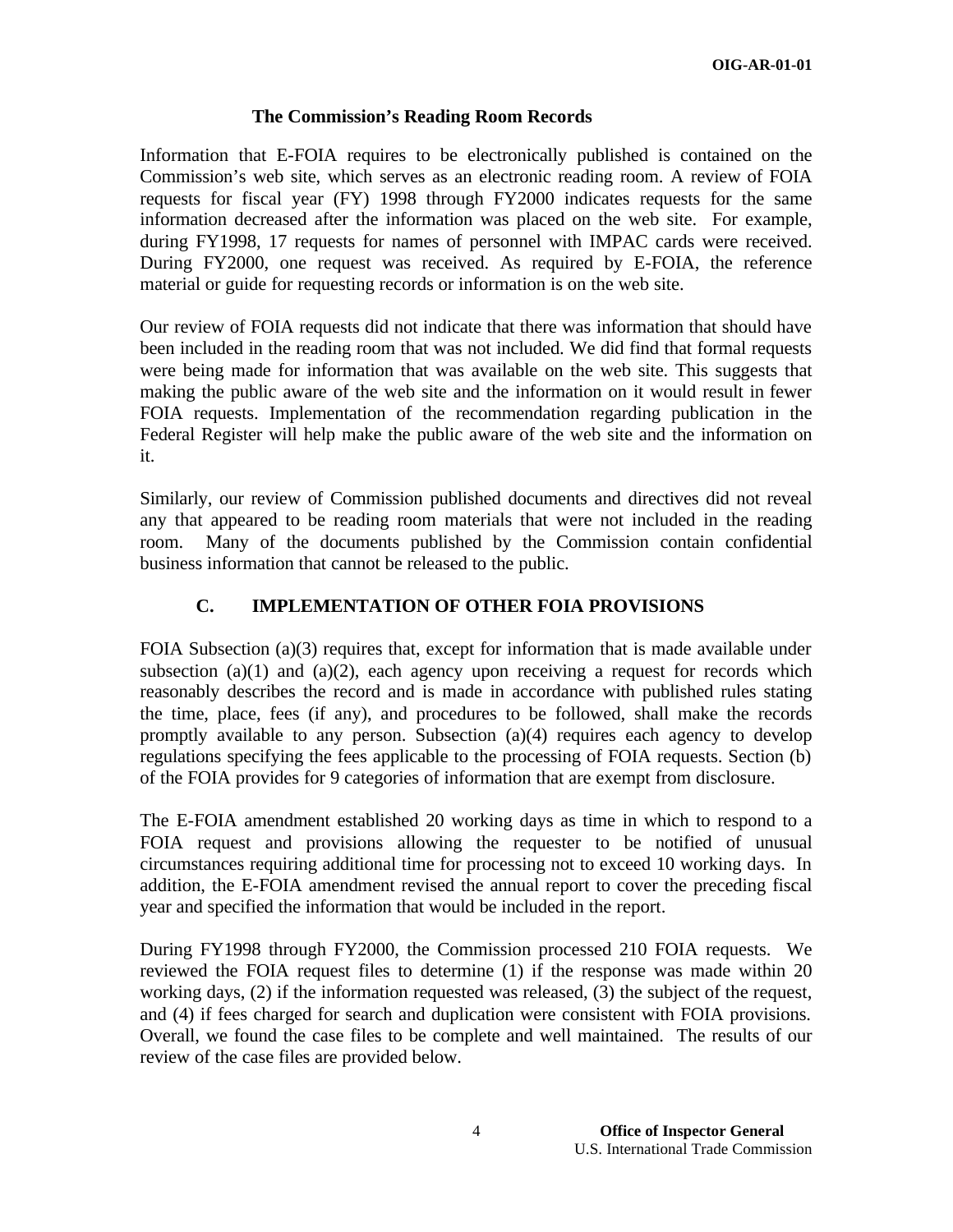#### **1. Timeliness of Responses**

Our analysis of the 210 FOIA case files showed that responses to 4, or approximately 2%, of requests were sent 3-5 days after the 20 working day period, specified by the FOIA, had expired. The files for these cases do not contain information that would explain the delays. However, it was obvious from our review of other files that significant effort is made to understand what is being requested through the use of written correspondence, e-mail, and telephone conversations.

**Recommendation 2** *We recommend that the Office of the Secretary notify the requester of circumstances requiring additional time beyond 20 working days and document the reasons in the file.*

#### **2. Release of information**

For the 210 FOIA requests received during the review period, information was provided for 122 of them to the extent the information was available, no information was provided for 61 because the subject was outside the scope of Commission activities. The Commission claimed exemptions for 17, and 10 were withdrawn.

Our review of the 210 FOIA case files showed that for 122 of the requests the information requested was provided to the extent that it was available in the Commission. In those cases, the response to the requester included the information available and an explanation of the information not provided. It was clear that some of the information requested was not germane to the Commission. The case files showed that 37 of the requests were for confidential business information (CBI).

For 61 requests no information was provided because the subject matter was outside the scope of Commission activities. For example, in this category were requests on status of visa applications, missing persons, information on trade issues for which no documentation was available, and requests for information on officials that were candidates for public office. Making known the availability of the web site and the information on it may result in fewer of these types of requests. See recommendation1 above.

On 17 requests, exemptions were claimed to deny release of the information. Part of the information was released for 9 of these cases. Our review of the exemptions used to deny release of the information showed that they were appropriate and complied with provisions of the FOIA. Four requests were denied because the information was for CBI.

Ten requests were withdrawn after written or verbal communications with the requester. Several of these concerned internal investigations.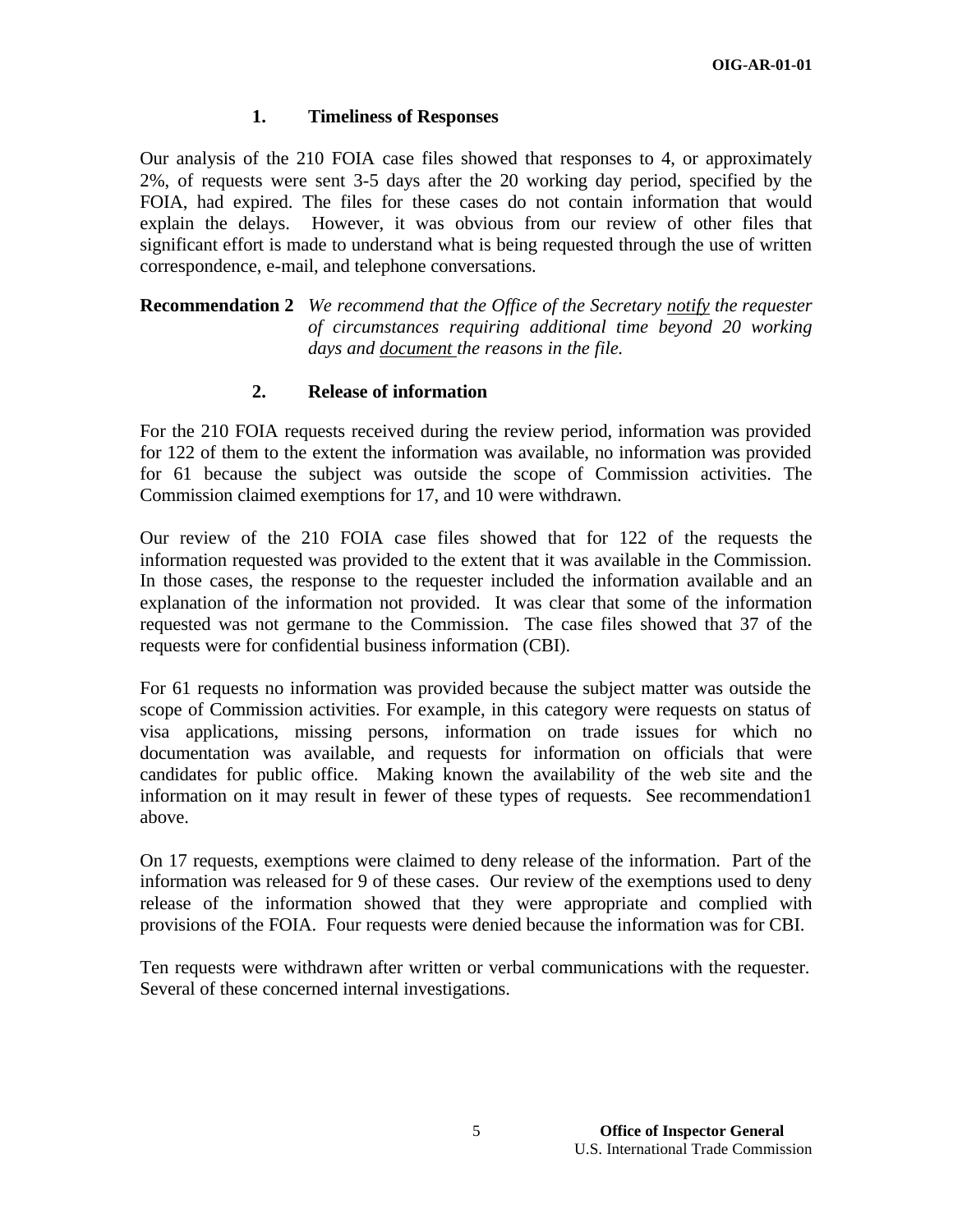#### **3. Subject of requests**

We assigned each of the 210 FOIA requests received during the period reviewed to one of seven request categories. The subject categories are subjective because of the diverse nature of the requests and lack of sufficient information in all cases needed to determine the intended use of the information. Listed below are the subject categories, a brief description of the subject, and number of requests within the category:

• Commission Documents - 97 or 46 %.

Documents, reports, and studies on international trade issues. During FY1999, 61 requests in this category were received. Over half (37) was for CBI concerning a major investigation of trade in cement.

- Commercial Interest 40 or 19%. Related to potential sales to the Commission.
- Media 26 or 12%.

Requests for information on candidates for political office.

• Other Corporations and Individuals - 19 or 9%. Information on corporations or individuals not included in other categories.

• FOIA Program - 14 or approximately 7%. Information on the Commission's FOIA program, FOIA request logs, and related material.

• Personnel - 12 or about 5 %. Information on the Commission's employees and internal investigations.

• Unknown - 2 or less then 1%. Subject of the request was not clear.

#### **4. FOIA Request Processing Fees**

The FOIA prescribes that fees charged for processing requests conform to the Uniform Freedom of Information Act Fee Schedule and Guidelines developed by the Office of Management and Budget (OMB). USITC rules, as stated in 19 CFR 201.20, fully implement the requirements of FOIA and the OMB guidelines.

The E-FOIA amendment requires that total fees collected be reported in the annual report to the Department of Justice. Our review showed a discrepancy between the amount of fees reported to the Department of Justice, the amount received in the Commission's Office of Finance, and the amount billed to requesters in the case files. For FY1999, the Commission reported to the Department of Justice FOIA fee collections of \$1,521.50, the Office of Finance listed receipts from FOIA fees of \$3,102.32, and the case files showed billings or fee assessments of \$2,504.10. Similarly in FY1998, \$817 in collections was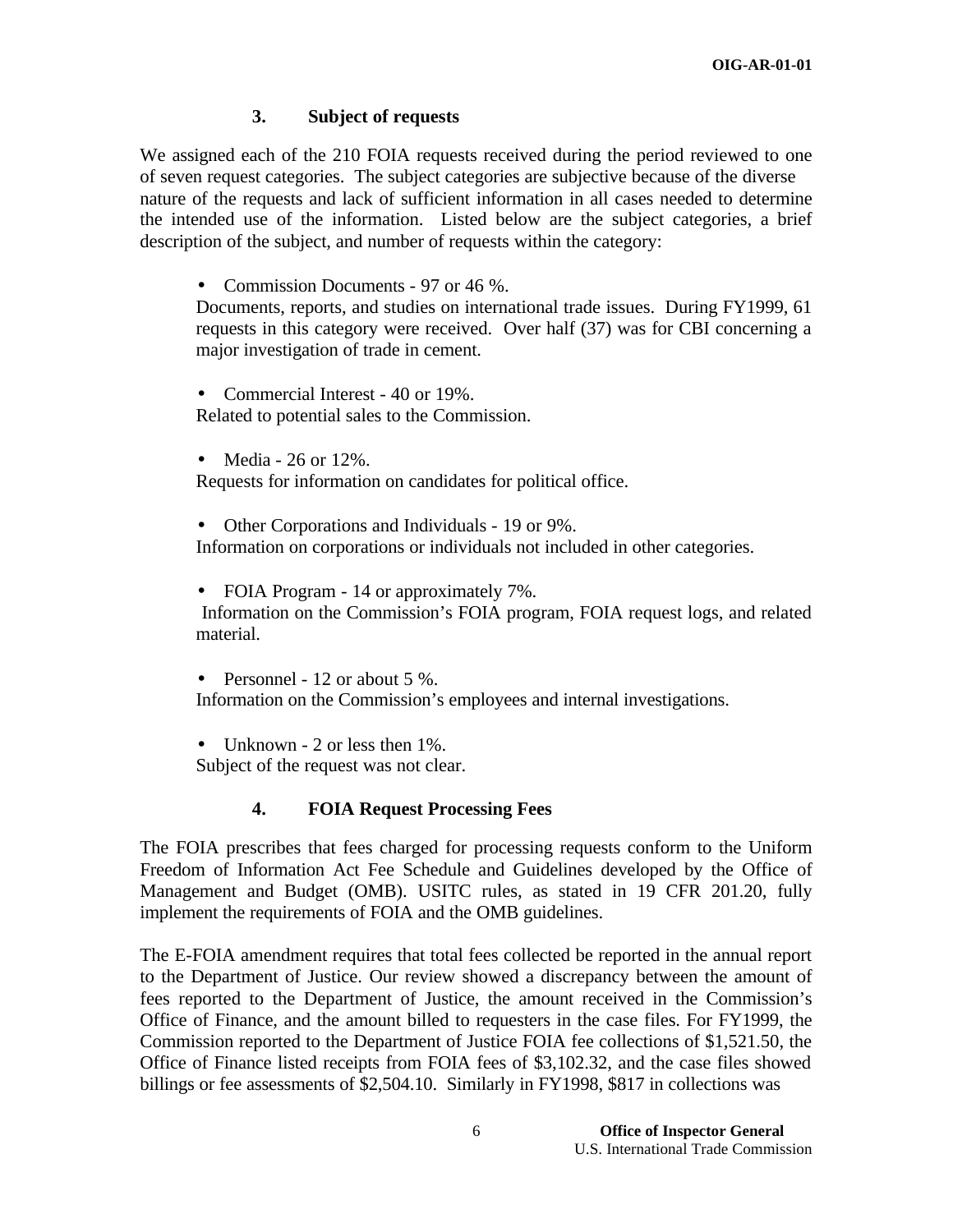reported to the Department of Justice, \$1,144 was reported as received by the Office of Finance, and the case files showed billings of \$1,354.30.

The existing procedures require that fees be entered into a FOIA master file as they are assessed or received. The entries in the master file are the basis for developing the annual report to the Department of Justice. Our analysis of Office of Finance fee receipts showed collection of fees that were not reflected in the FOIA master file. The personnel responsible for maintaining the case files stated that the check or related documentation may have been sent directly to the Office of Finance before a copy was made for inclusion in the case files or the master file updated. We were unable to fully reconcile the fees received to the FOIA case files or the master file because of incomplete payee information, single payments for more then one FOIA request, and payments received in a different fiscal year then the fiscal year the request was submitted.

In addition, we were unable to determine with any assurance that fees assessed to requesters are being collected. Our review of the case files for some cases showed that requesters were given estimates of fees that the requester agreed to pay, but no indication in the case files that the fees were received as discussed above. The OMB guidelines provide for and Commission rules state that processing of FOIA requests may be denied if fees were not paid on a prior request.

Procedures are needed to accurately report fees in the annual report. These procedures should include provisions to ensure that FOIA requesters assessed fees, do in fact pay them.

#### **Recommendation 3** *We recommend that the Office of the Secretary and Office of Finance establish procedures for accounting for FOIA fees. Those procedures should include providing the Office of Finance with a copy of the correspondence to the requester assessing the fees to be paid. The procedures should also include a process to periodically follow up on non-payment of fees. In addition, the Office of the Secretary should obtain from the Office of Finance the amount of fees actually collected during the fiscal year for inclusion in its annual report to the Department of Justice.*

#### **D. OTHER RELATED MATTERS**

#### **1. Electronic FOIA Requests**

The FOIA does not require agencies to have a capability to receive FOIA requests via email through the Internet. The Office of Information and Privacy, Department of Justice, has encouraged agencies to explore their capability to receive FOIA requests electronically through the Internet and their web sites. The Department of Energy has established a web site that incorporates an on-line form for submitting FOIA requests, as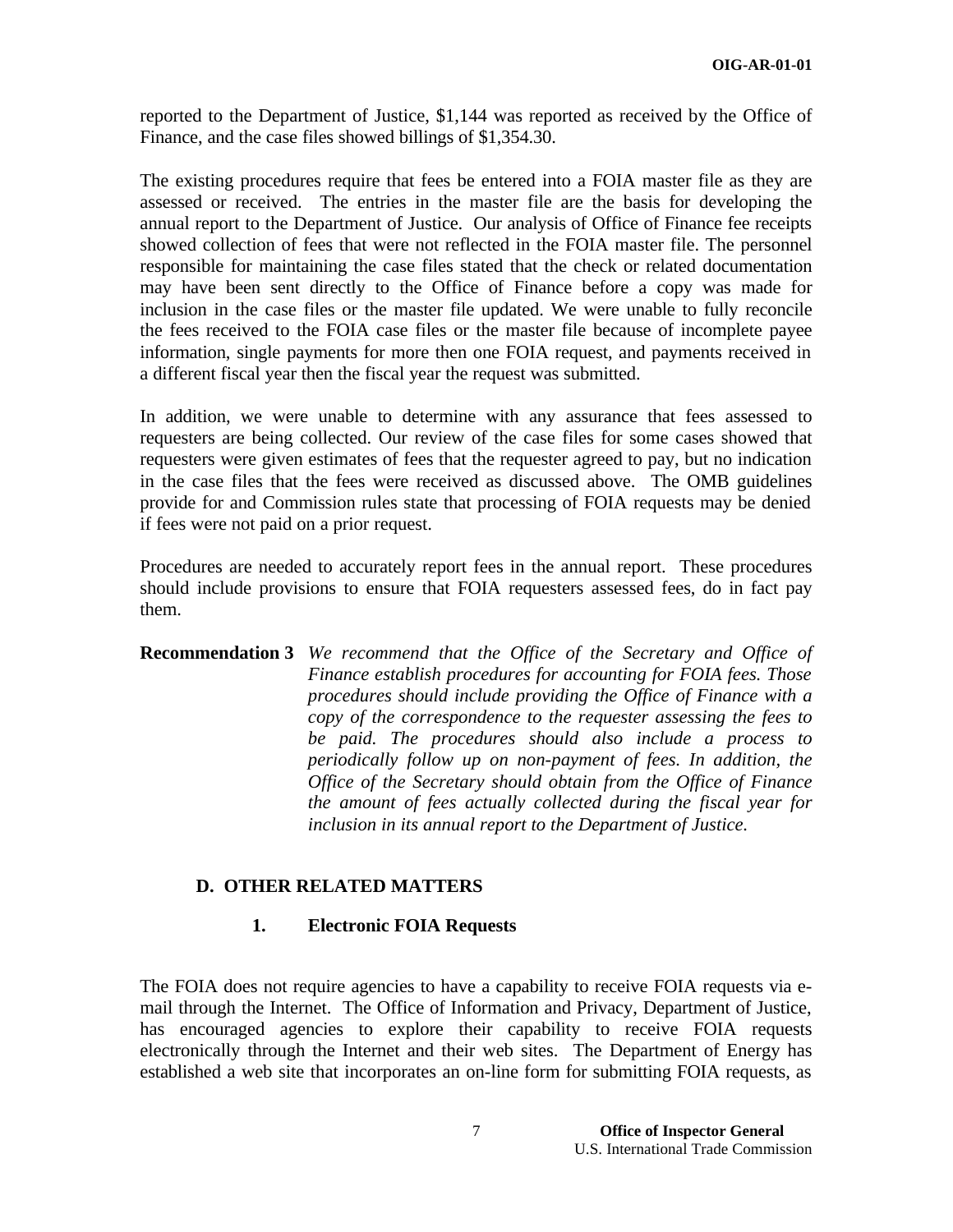have other agencies. The Commission should establish a capability to receive FOIA requests through their web site.

**Recommendation 4** *We recommend that the Office of the Secretary develop a capability for receiving FOIA requests using e-mail and using an online form incorporated into the Commission's web site. Utilization of e-mail and the web site to receive FOIA requests may require that 19 CFR 201 be revised.*

#### **2. Revision of 19 CFR 201.17 through 201.21**

The general and permanent rules as published in 19 CFR 201 emphasize the FOIA request procedures provided by FOIA SS (a)(3). The rules should be revised to highlight the affirmative access provisions developed by the Commission in accordance with provisions of FOIA (a)(1)  $\&$  (a2) in the initial paragraphs of the rules. The existing rules do not provide guidance on the information that is available in the electronic reading room. Revising the rules may result in fewer formal FOIA requests for information that is available on the web site or receipt of requests that are not germane to the functions that the Commission performs.

#### **Recommendation 5** *We recommend that the General Counsel propose to amend rules of practice and procedure at 19 CFR 201.17 through 201.21 to emphasize the affirmative access provisions of FOIA SS (a)(1) & (a)(2). The amendment of procedures should include how the public can access the electronic reading room and a description of the information that is available on it.*

### **V. SUMMARY OF CONCLUSIONS AND RECOMMENDATIONS**

As summarized in the Appendix, the Commission was in general compliance with E-FOIA requirements during the period reviewed. The only exception noted was a failure to request a time limit extension for responses to a few FOIA requests.

To improve the Commission's E-FOIA program, we make the following recommendations:

- 1. We recommend that the Office of the Secretary publish information required by FOIA SS (a)(1) in the Federal register annually. Information on the availability of the web site and its contents should be included.
- 2. We recommend that the Office of the Secretary notify the requester of circumstances requiring additional time beyond 20 working days and document the reasons in the file.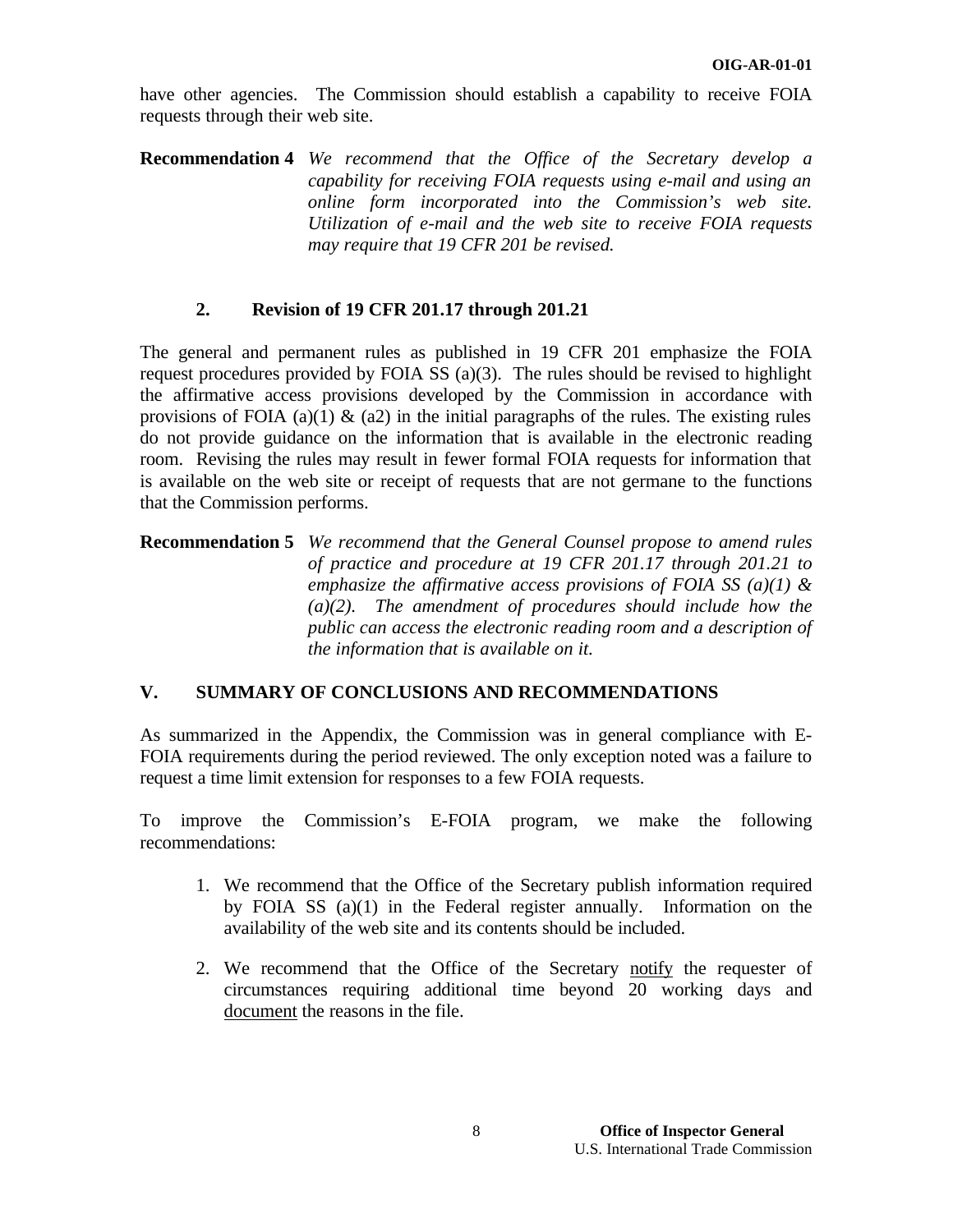- 3. We recommend that the Office of the Secretary and Office of Finance establish procedures for accounting for FOIA fees. Those procedures should include providing the Office of Finance with a copy of the correspondence to the requester assessing the fees to be paid. The procedures should also include a process to periodically follow up on non-payment of fees. In addition, the Office of the Secretary should obtain from the Office of Finance the amount of fees actually collected during the Fiscal year for inclusion in its annual report to the Department of Justice.
- 4. We recommend that the Office of the Secretary develop a capability for receiving FOIA requests using e-mail and an online form incorporated into the Commission's web site. Utilization of e-mail and the web site to receive FOIA requests may require that 19 CFR 201 be revised.
- 5. We recommend that the General Counsel propose to amend rules of practice and procedure at 19 CFR 201.17 through 201.21 to emphasize the affirmative access provisions of FOIA SS (a)(1)  $\&$  (a)(2). The amendment of procedures should include how the public can access the electronic reading room and a description of the information that is available on it.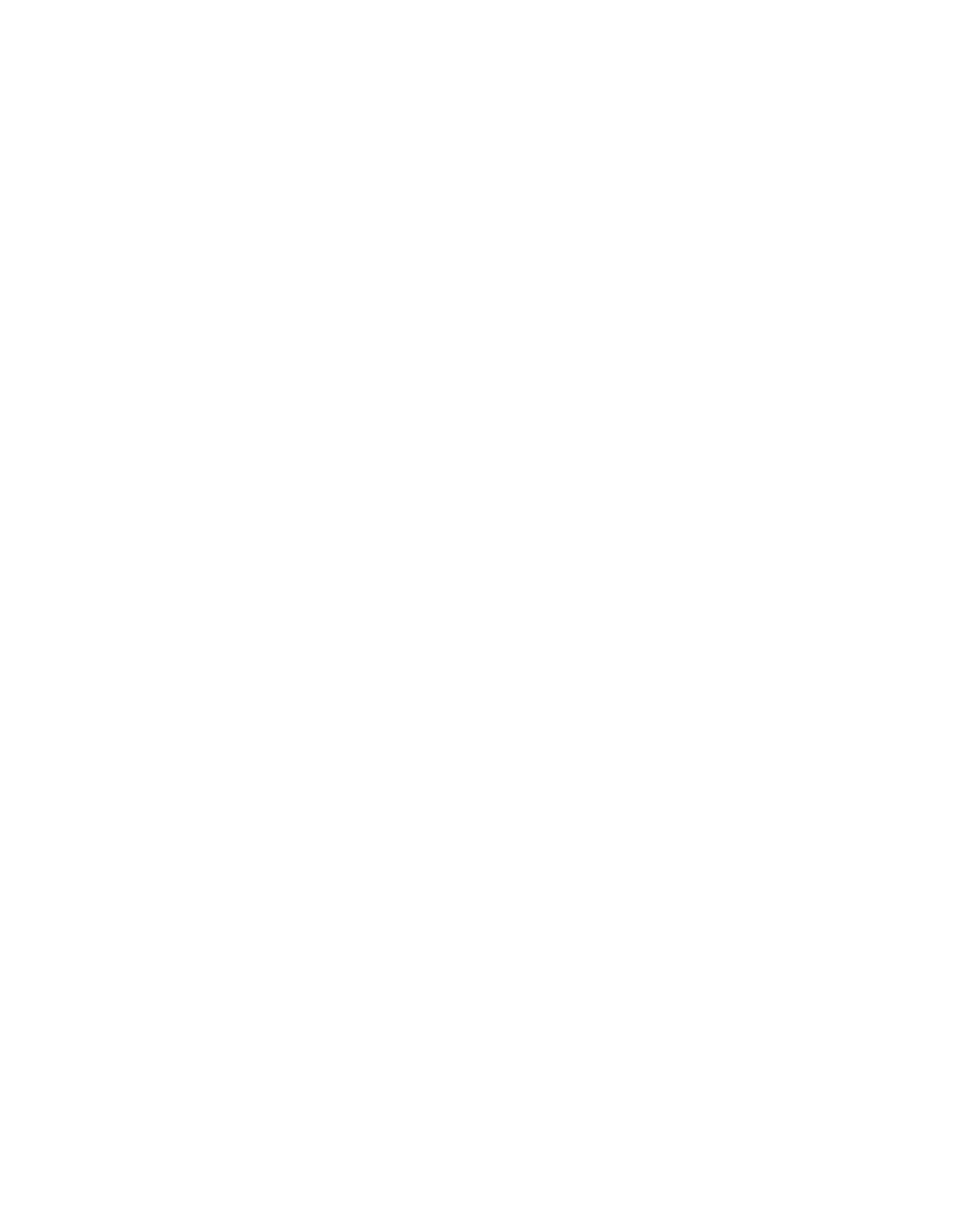## **APPENDIX A**

| <b>EFOIA Amendment</b><br>to 5 U.S.C. § 552 |                                                                                                                                                                                                                                    |                                                                                                                                                  |
|---------------------------------------------|------------------------------------------------------------------------------------------------------------------------------------------------------------------------------------------------------------------------------------|--------------------------------------------------------------------------------------------------------------------------------------------------|
| <b>Section/Subsection</b>                   |                                                                                                                                                                                                                                    | <b>Commission</b>                                                                                                                                |
|                                             | <b>Required Action</b>                                                                                                                                                                                                             | <b>Compliance</b>                                                                                                                                |
| $\S$ 552 (a)(2)(D)                          | Make available copies of all<br>records which have been<br>requested and released and<br>which the agency<br>determines are likely to<br>become the subject of<br>subsequent requests.                                             | In Compliance:<br>Information can be found in<br>the electronic reading room<br>on the Commission's<br>website.                                  |
| $\S$ 552 (a)(2)(E)                          | 1) Create a general index<br>of the records referred<br>to in (D) and make<br>available by computer,<br>by Dec. 31, 1999.                                                                                                          | 1) In Compliance:<br>The Index is on the web site<br>and it includes records from<br>(D).                                                        |
|                                             | Make all records<br>2)<br>referred to in this<br>subsection and created<br>on or after November 1,<br>1996, available by<br>electronic means within<br>one year.                                                                   | 2) In Compliance:<br>The electronic reading room<br>contains the required<br>records.                                                            |
| $\S 552 (a)(3)(B)$                          | Provide the record in any<br>form or format the person<br>requests if the form or<br>format is readily<br>reproducible in such a form.<br>Each agency shall use<br>reasonable means to keep<br>records available in such<br>forms. | In Compliance:<br>The ITC received a single<br>request for information in a<br>Word Perfect format, and<br>provided that information<br>on disk. |
| \$552(a)(3)(C)                              | Agency shall make<br>reasonable efforts to search<br>for records in electronic<br>form.                                                                                                                                            | In Compliance:<br>The Commission has<br>provided materials in<br>electronic form.                                                                |

# **E-FOIA Requirements and Commission Compliance**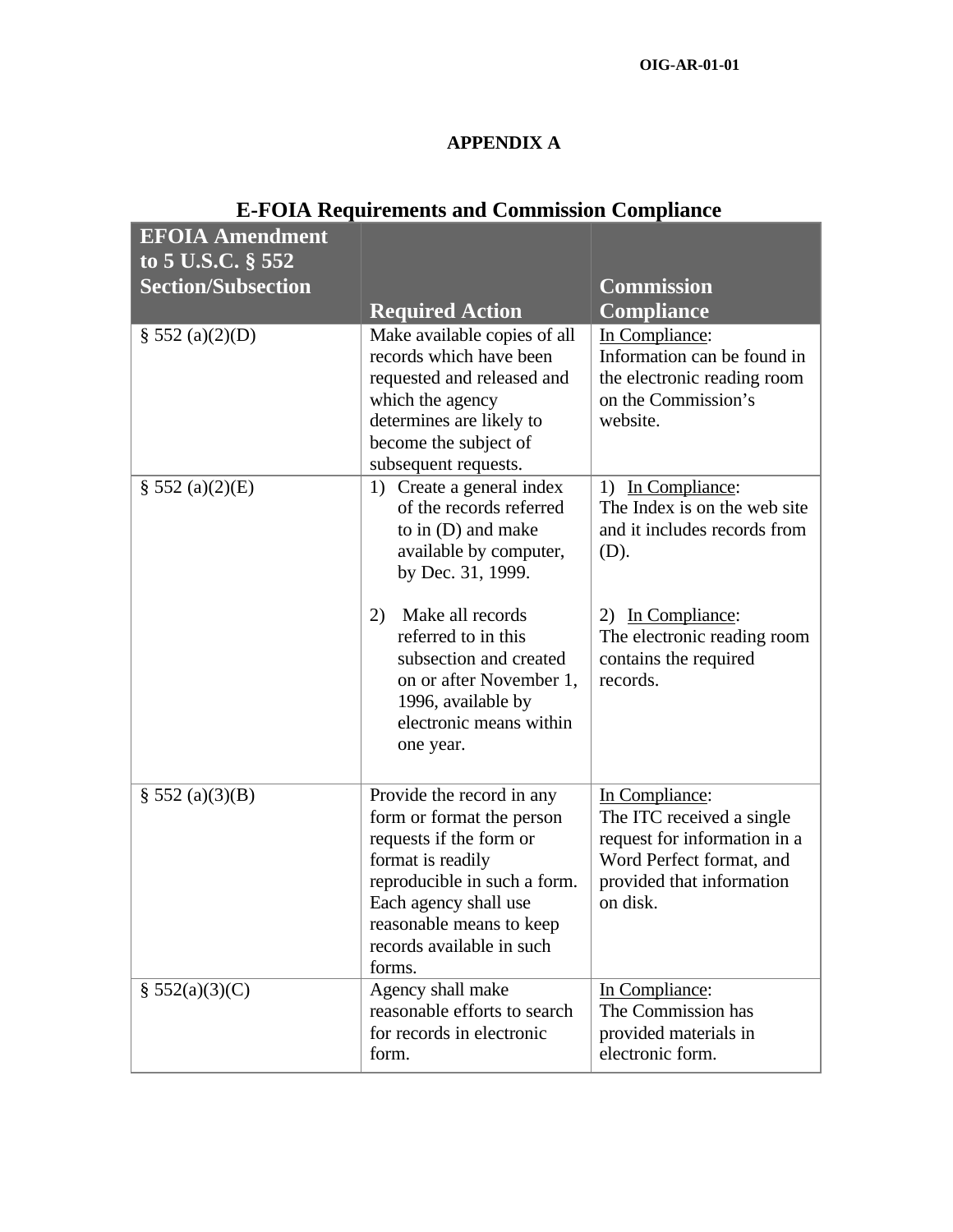| § 552 $(a)(6)(A)(i)$         | Determine within 20 days<br>of receiving a request what<br>action on the request will be<br>taken.                                                                           | <b>Overall Compliance:</b><br>4 out of 210 responses were<br>3-5 days late.                                                                                                                      |
|------------------------------|------------------------------------------------------------------------------------------------------------------------------------------------------------------------------|--------------------------------------------------------------------------------------------------------------------------------------------------------------------------------------------------|
| $\S 552(a)(6)(B)(i) \& (ii)$ | May extend $(A)(i)$ time<br>limit with notice to the<br>party.                                                                                                               | Not in Compliance:<br>Did not ask for additional<br>time in the 4 cases above.                                                                                                                   |
| \$552(a)(6)(E)(i)            | Promulgate regulations for<br>providing expedited<br>processing of requests for<br>records in cases of<br>compelling need and other<br>cases as determined by the<br>agency. | In Compliance:<br>No requests have asked for<br>expedited processing. The<br>ITC has created rules and<br>procedures as codified in 19<br>CFR $201.17(b)$ , to deal with<br>any future requests. |
| \$552(a)(6)(E)(ii)           | Determination and notice of<br>expedited processing must<br>be made within 10 days. A<br>procedure must be<br>developed for expedited<br>processing.                         | In Compliance:<br>Procedures found in 19<br>CFR 201.17(b)                                                                                                                                        |
| \$552(e)(1)                  | Submit a report to the<br>Attorney General on or<br>before February $1st$ of each<br>year.                                                                                   | In Compliance:<br>The reports are being<br>submitted.                                                                                                                                            |
| \$552(e)(2)                  | Make each report required<br>by $(e)(1)$ available to the<br>public, including by<br>electronic means.                                                                       | In Compliance:<br>The annual reports are<br>available on the website in<br>the electronic reading room.                                                                                          |
| § 552(g)                     | Prepare and make available<br>a guide for requesting<br>materials including an<br>index, a description of<br>major information and a<br>record locator, and a<br>handbook.   | In Compliance:<br>The guide has been<br>developed and is on the web<br>site.                                                                                                                     |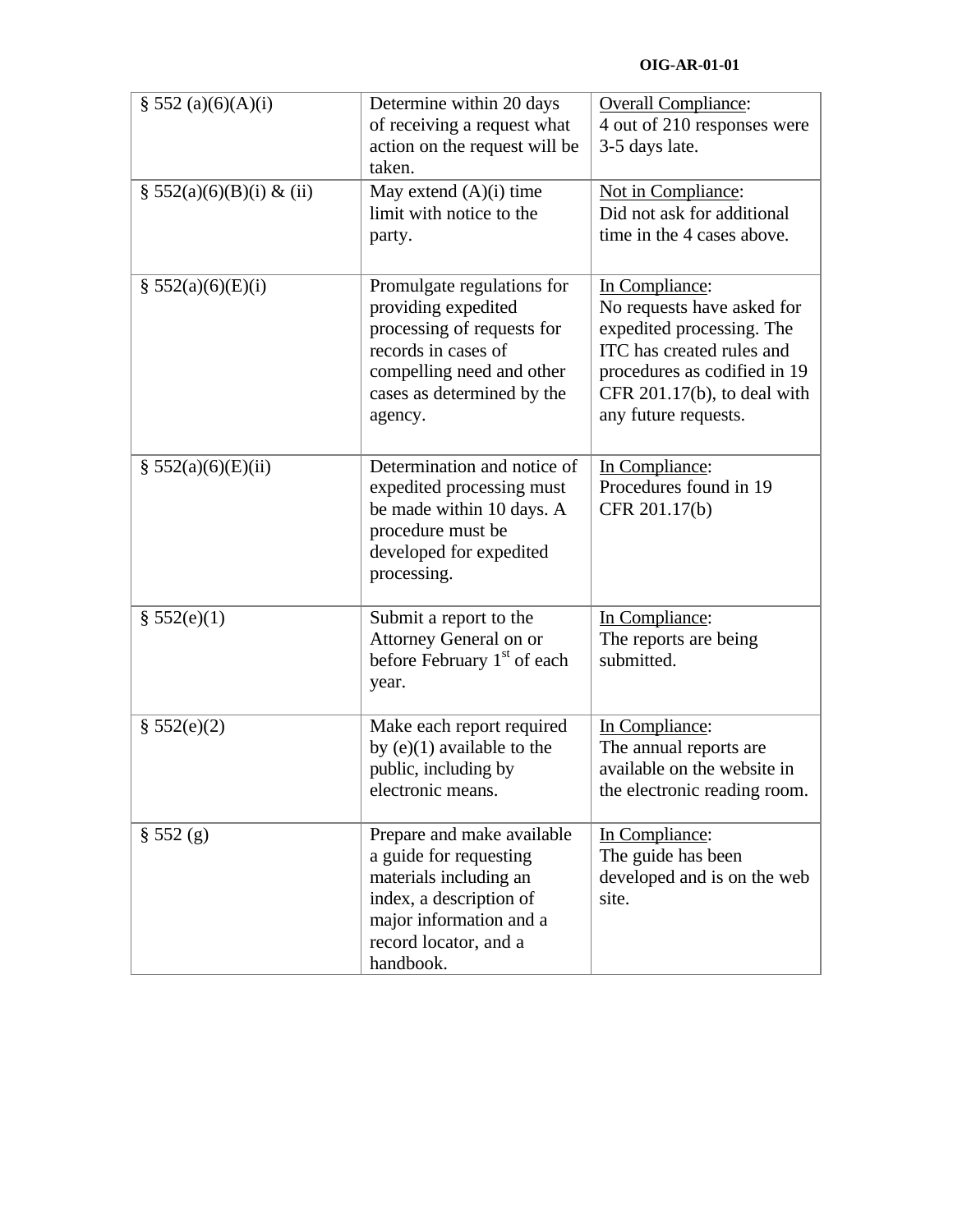#### **PRIVILEGED**

RESPONSE REQUESTED. BY NOON, MARCH 2, 2001

GC-Y-059

#### **MEMORANDUM**

TO. THE CHAIRMAN<sup>1</sup> February 27, 2001

The General Counsel<sup>2</sup> **FROM:** 

Draft Audit Report OIG-AR-01-01: Evaluation of the Commission's **SUBJECT:** Implementation of E-FOIA

This is to request your approval of the following response, prepared in accordance with USITC Directive 1701.2 (Aug. 30, 1996), to the subject draft audit report. Of the five recommendations in the draft report, the fifth is addressed to this office. That recommendation reads as follows:

We recommend that the General Counsel propose to amend rules of practice and procedure at 19 C.F.R. 201.17 through 201.21 to emphasize the affirmative access provisions of FOIA SS (a)(1) & (a)(2). The amendment of procedures should include how the public can access the electronic reading room and a description of the information that is available on it.

We agree with the recommendation. When the Electronic Freedom of Information Act

Amendments of 1996 (E-FOIA) were enacted, the Commission provided to the public on its

World Wide Web site information called for by E-FOIA. Amending the Rules of Practice and

Procedure to reference the web site and provide information on its contents would be in

keeping with that previous effort to educate the public about the agency.

Of course, this office has no authority to amend the Commission's rules; such

amendments must be approved by the Commission. Some time ago, we began preparing a

draft notice of proposed rulemaking for the Commission's consideration, to make technical

corrections to the rules and bring them into conformity with current agency practice. In

<sup>1</sup> Copies to the Commission and the Secretary.

 $\overline{\mathbf{2}}$ This memorandum was prepared by Paul Bardos (m. 707B, tel. 205-3102).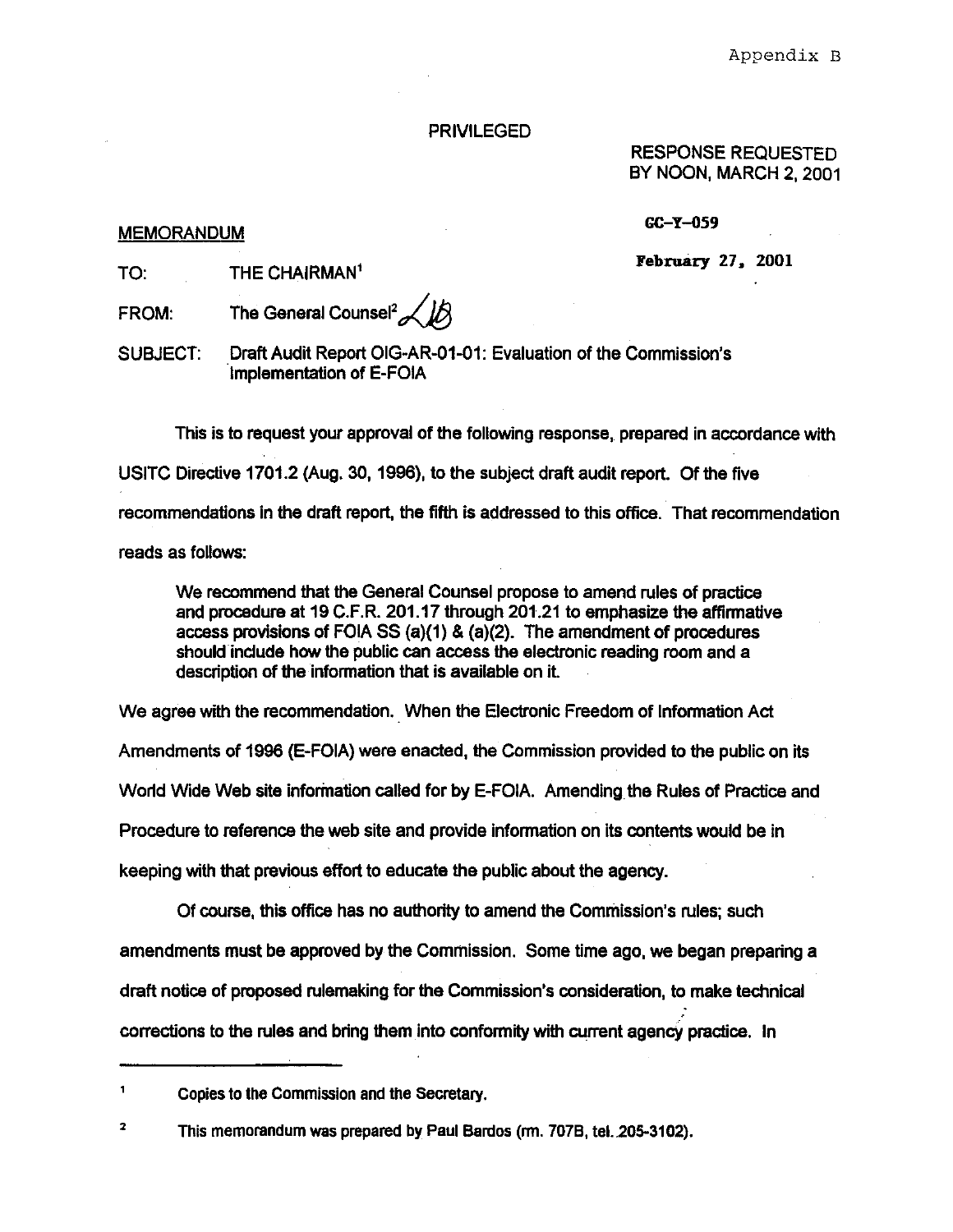#### **PRIVILEGED**  $\overline{2}$

response to the draft audit report, we have inserted language into the draft notice of rulemaking that addresses the fifth recommendation. We plan to circulate the draft notice of rulemaking to other staff offices for comment by April 2, 2001.

Although the draft audit report's other recommendations are not addressed to this office. please note that we do not object to them.

Stephen Koplan

DATE:  $2 - 28 - 01$ 

DISAPPROVED: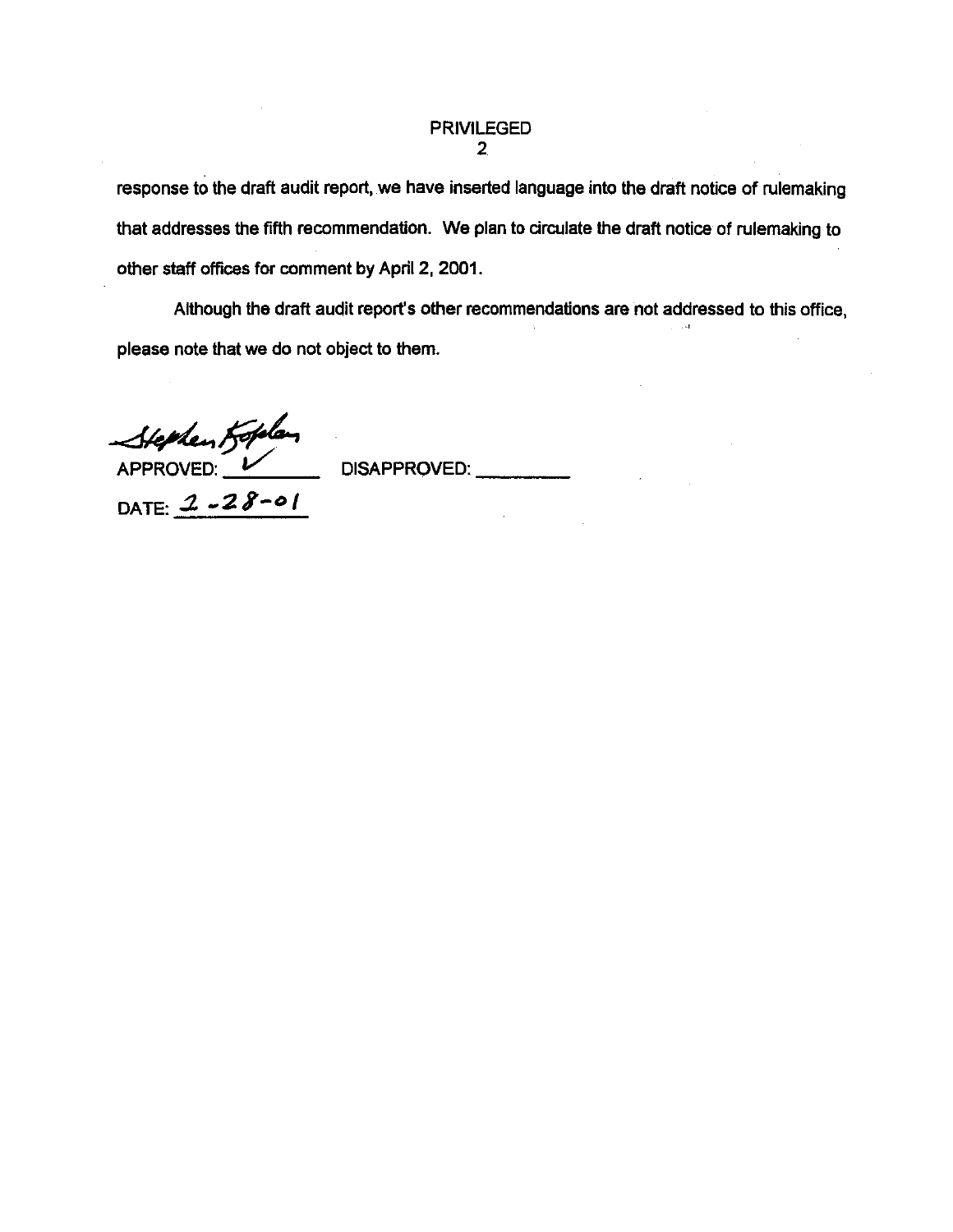

## UNITED STATES INTERNATIONAL TRADE COMMISSION

#### WASHINGTON, DC 20436

March 2, 2001

**SE-Y-004** 

**MEMORANDUM** 

TO: The Chairman

Marilyn R. Abbott, Deputy Secretary to the Commiss FROM:

SUBJECT: Response to Draft Audit Report: Evaluation of the Commission's Implementation of E-FOIA

This is to request approval of the response prepared in accordance with USITC Directive 1701.2 (August 30, 1996) to the subject draft report.

The recommendations read as follows:

Recommendation 1: The Office of the Secretary, in consultation with the Office of the General Counsel, will prepare and publish in the Federal Register information covered by Section (a) $(1)$  of the FOIA. This notice will include information on the availability of the web site and its contents. The notice will be developed to co-incide with issuance of the Annual FOIA Report, due to the Department of Justice on February 1, of each year.

Recommendation 2: The Office of the Secretary will, in addition to notifying the requester of circumstances requiring additional time beyond the 20 working days, document the reasons in the administrative file.

Recommendation 3: The Office of the Secretary and the Office of Finance have established new procedures for accounting for FOIA fees. These procedures include providing the Office of Finance with a copy of any correspondence assessing fees as well as the Office of Finance providing an annual summary of FOIA deposits to the Office of Secretary. The Office of the Secretary will follow-up with requesters regarding payments of fees. Attempts to collect fees will be noted in the administrative file.